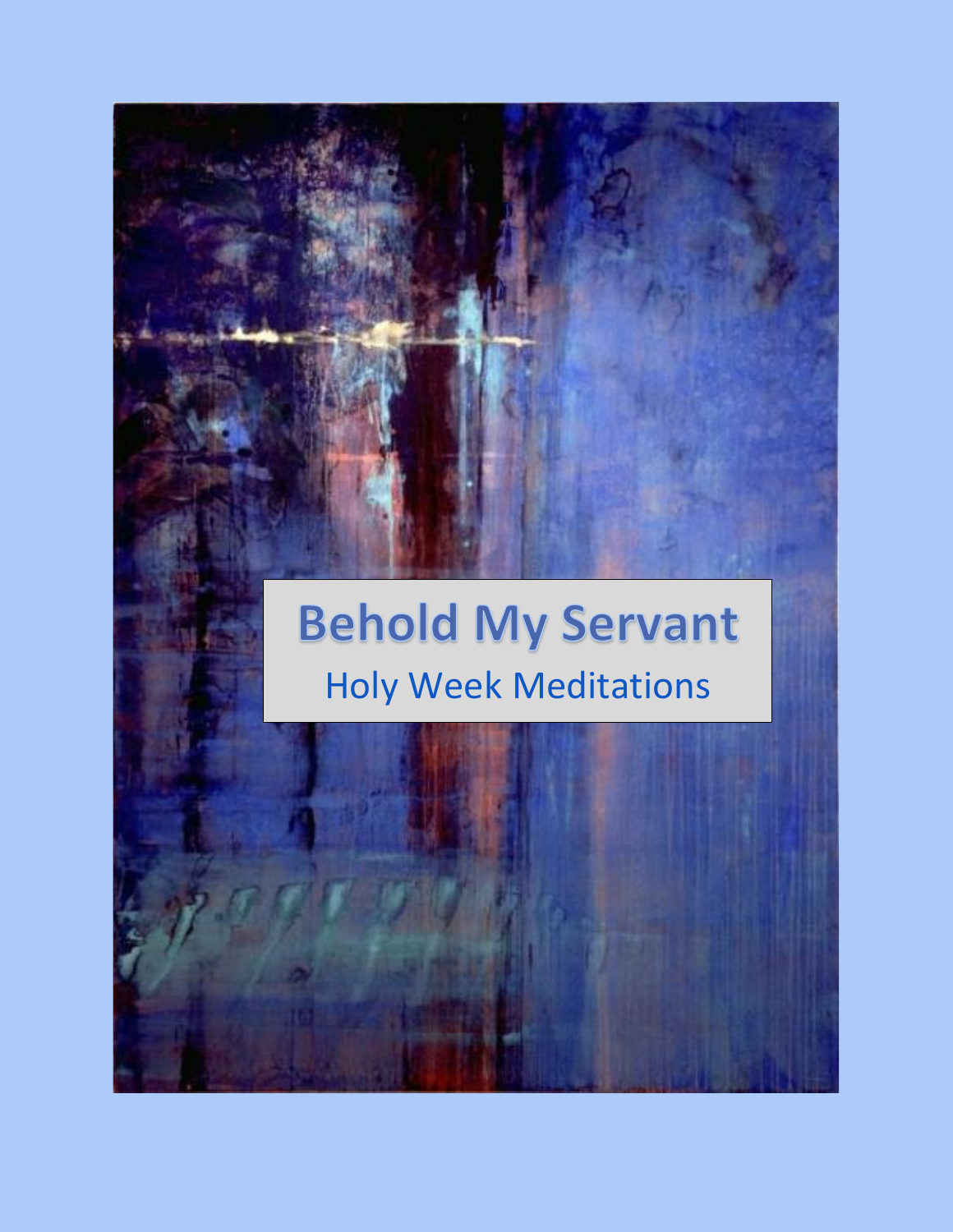# **Behold My Servant Holy Week Meditations**

### **Introduction**

*Behold My Servant: Holy Week Meditations* follows the Revised Common Lectionary readings. The Lectionary is a three-year cycle of selected Scriptures for the seasons of the Church year, including Lent, Holy Week, and Easter. Although the lectionary includes readings from the Old Testament, Psalms, the Epistles, and the Gospels, these Holy Week meditations focus on the Old Testament readings in Isaiah.

The meditations are meant to be devotional and transformational spiritual practices, and not a Bible Study. However, it might be helpful to understand some background and brief outline of the content of the Servant Songs found in **Isaiah 42:1-4; 49:1-6; 50:4-9; and 52:13-53:12.**

**The Servant.** The role and mission of the Servant is the redemption of God's people Israel, as well as all the people of the nations. Although Biblical scholars have not reached consensus on the identity of the Servant, most identify the servant as the Messiah, the Christ, the One who is to come and who will supremely incarnate the mission and purpose of God.

Through the voice of the prophet Isaiah, God extends his call for salvation to the ends of the earth: *"Turn to me and be saved, all you ends of the earth; for I am God, and there is no other…Before me every knee will bow; by me every tongue will swear."* (Isaiah 45:22-23)

In the New Testament, we see Jesus Christ is this exalted one: "*Therefore, God exalted him to the highest place and gave him the name that is above every name, that at the name of Jesus every knee should bow, in heaven and on earth and under the earth, and every tongue confess that Jesus Christ is Lord, to the glory of God the Father." (*Philippians 2:9-11)

**The Prophet Isaiah.** The writings of Isaiah have been a source of rich treasure that will "stand forever" as the voice of the Spirit speaks for all time. Isaiah is the good news of the Old Testament as the prophet proclaims salvation through the sacrifice of the Servant. During this global season of deep change and emotional upheaval, I have glimpsed the inner joy of the man, the prophet, who does not despair of sin and rebellion because he has seen the Holy Lord "sitting on a throne high and lifted up." Isaiah has responded to the call of God to listen and speak saying, "Here I Am," showing us the way to return in rest, quietness, and trust.

*For thus said the Lord God, the Holy One of Israel,* 

*"In returning and rest you shall be saved, in quietness and in trust shall be your strength.*" Isaiah 30:15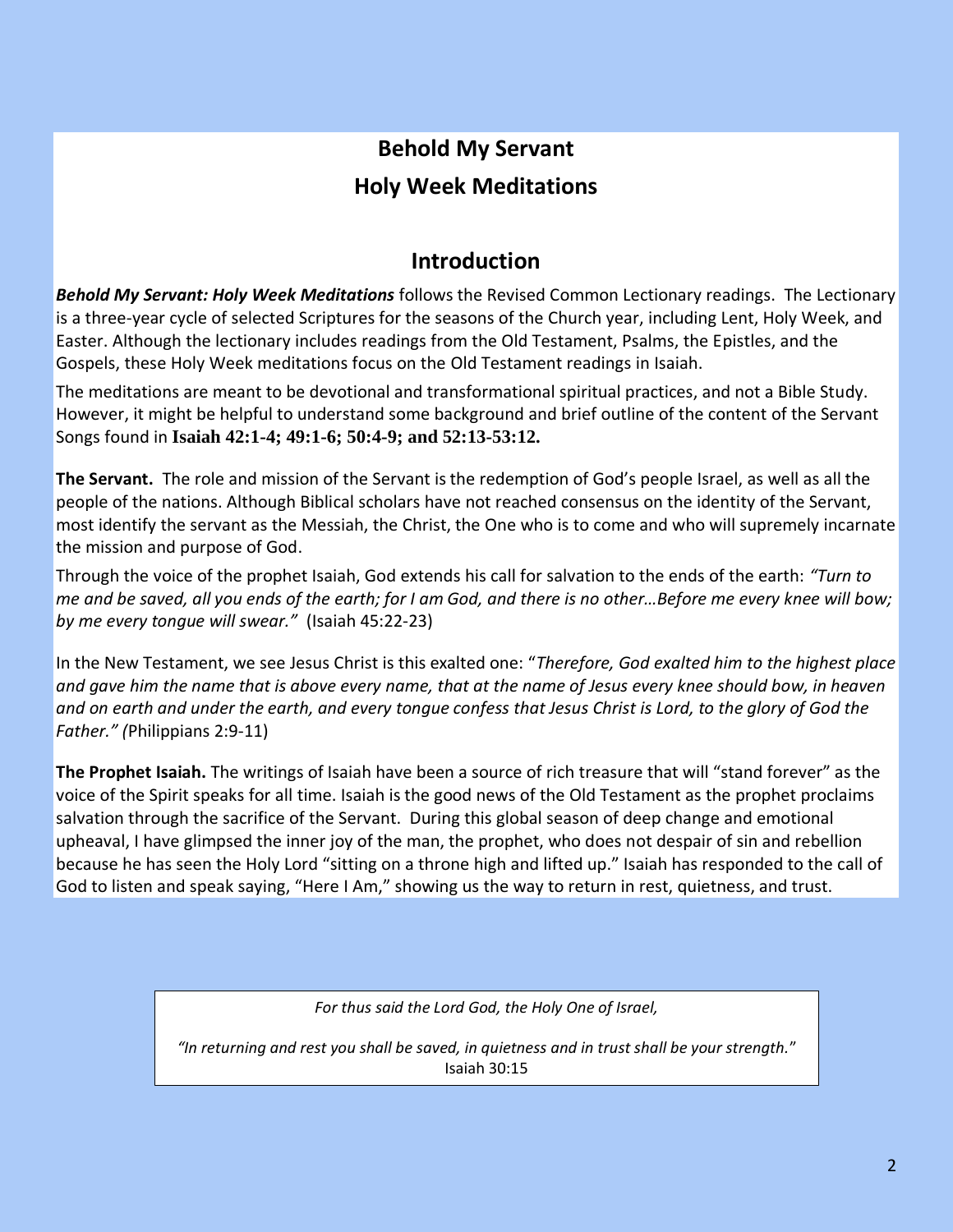### **How to Best Use these Meditations**

1. Be intentional to make space and time alone with God to listen in silence to his Spirit. You can choose to do these meditations during Holy Week itself or any time during the Easter season.

2. Read the Scripture from Isaiah each day

**Palm Sunday. Read Isaiah 50:7. Monday. Read Isaiah 42:1-9. Tuesday. Read Isaiah 49:1-6. Wednesday. Read Isaiah 50:4-9. Thursday. Read Isaiah 52:13-53:5. Friday. Read Isaiah 53:6-12. Easter Sunday. Read John 20.**

*Lectio Divina. "Divine Reading"* is a practice of reading and praying the Scriptures in order to hear a word from God. This attentive reading puts us in a place to stay alert to connections the Spirit may make between the message and what is going on in our lives. The following steps are a simple method:

Each day start by reading the passage through the first time slowly. As you read, you may be aware of a phrase or even a word that catches your attention. After a minute or two of silent openness to the Spirit of God, read the passage for a second time. Now, sit with the phrase or word that has stood out, repeating it gently, pondering it in your heart. Then, as a way of responding to the phrase or word, express what you are hearing in a prayer rising up from within. Allow yourself to rest in God in moments of silence.

3. Follow the prompts to reflect, imagine, and respond in prayer and praise. Journal your thoughts and personal prayers as you listen and respond to the Spirit.

*Visio Divina. "Divine Seeing" or Imagination* " is an ancient form of Christian prayer in which we encounter God's presence and spirit using our imagination to enter into an image or a story in God's Word. The images for each day's meditations are prayerfully selected to guide you to pay attention with your senses, and see at a more contemplative pace in connecting with God. Make time and space to use your imagination to see deeply, beyond your first impression or previous knowledge. Allow yourself to be seen, touched, surprised and transformed by God.

An optional Holy Week practice is to read the entire passion narrative in all four of the Gospels. One guide you can use: <https://www.blueletterbible.org/study/harmony/index.cfm>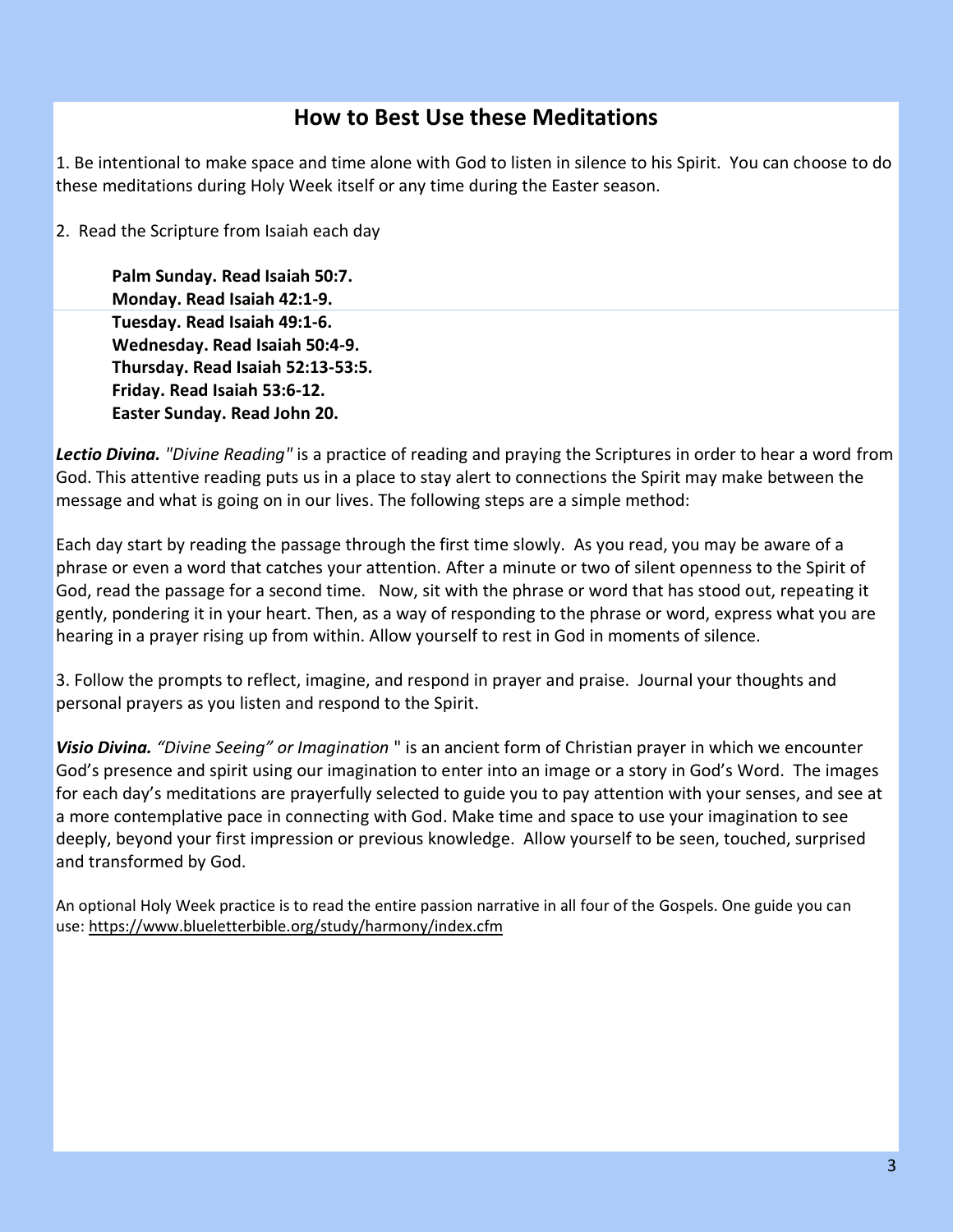### **Synopsis of Readings**

Each day will focus on one of the four Servant Songs along with complimentary readings from the New Testament that show the fulfillment of Isaiah's prophecy in the death and resurrection of Jesus Christ.

#### **Palm Sunday. Read Isaiah 50:7.**

#### **The Servant: Determined.**

The mission will be brought about through the determined obedience and undeserved suffering of the servant. Jesus resolutely **"set his face like a flint"** and *"emptied himself, by taking the form of a servant...he humbled himself by becoming obedient to the point of death, even death on a cross."* Philippians 2:7-8. As God's Servant, Jesus was resolved to be "pierced and crushed" and "poured out his soul to death" so that on Easter Sunday his resurrection would bring redemption.

#### **Monday. Read Isaiah 42:1-9.**

#### **The Servant: Chosen.**

In the first Servant Song, the servant is introduced in royal and prophetic terms as the one chosen by the Lord to bring justice to the nations. The Servant's ministry will be as a new covenant for Israel as well as a light for all nations. Matthew identifies Jesus as the Chosen Servant in Matt 12:18-21. Matthew writes to the Jewish people with powerful evidence from Isaiah's Servant Song. The covenant made with Israel to bless all the peoples of the earth will now be completed through the Servant Messiah.

#### **Tuesday. Read Isaiah 49:1-6.**

#### **The Servant: Beauty.**

The second Servant Song emphasizes the calling of the servant to glorify God (display his Beauty) by making known the sharp sword of the Word of God, and being a light beyond the borders of Israel to include all nations. Paul identifies Jesus as "the light for the Gentiles bringing salvation to the ends of the earth" (Isaiah 49) in Acts 13:47. John identifies Jesus as the Word of God. (John 1:1-3).

### **Wednesday. Read Isaiah 50:4-9.**

#### **The Servant: Awakens.**

In the third Servant song, there is an intimate connection between "the Lord God" and the Servant. The Servant is awakened and awakens through the sustaining Word of the Lord. Yet now the Servant's steadfast obedience leads to emotional and physical suffering. With resolute determination, the Servant walks into humiliation and abuse, knowing the final outcome will bring glory to the Lord God.

#### **Thursday. Read Isaiah 52:13-53:5. The Servant: Crushed.**

The fourth Servant Song reveals the suffering of the Servant with the surprising truth that the power of God's arm will crush him as the substitute scapegoat for the sins of us all. The Servant, free from sin, accomplishes his redemptive mission with the crushing, piercing, and breaking of his body. On this Thursday night of Holy Week, Jesus takes the bread, gives thanks, and breaks it saying, "This is my body which is for you." (1 Cor. 11:23-26).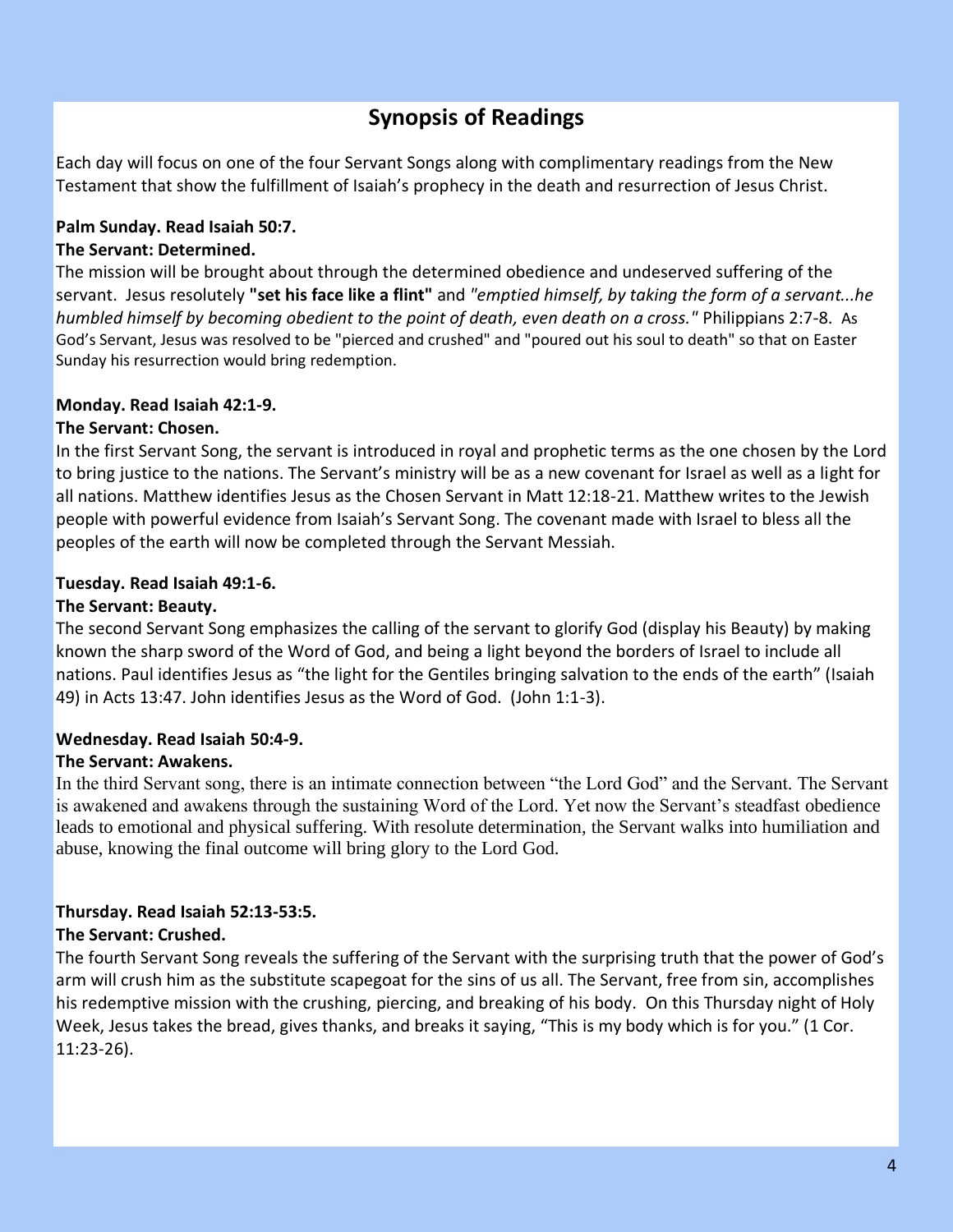#### **Friday. Read Isaiah 53:6-12. The Servant: The Lamb of God.**

This last section of the fourth Servant Song concludes with the absolute uniqueness of the servant through both his suffering and exaltation. The Servant "pours out his soul to death" as an offering for our righteousness. Paul identifies Jesus as this Servant: "Christ Jesus, who though he was in the form of God, did not count equality with a God a thing to be grasped, but emptied himself, by taking the form of a servant." (Philippians 2:6-7)

#### **Easter Sunday. Read John 20.**

This is the day we have been waiting for and we are awakened from our fears, doubts, and isolation as the exalted Servant of the Lord God has risen! He returns as the lamb of God who was slain, revealing the marks of his sacrifice. Yet fully God, he breaths on us the Holy Spirit, as we are now the chosen who will be witnesses to the ends of the earth.

*Philip identifies Jesus as the Servant quoting Isaiah 53:7-8 in Acts 8:32-35. Matthew's account of Jesus' physical torture in Matt 26:67 and 27:30 parallels that of the Servant in Isaiah 50:6. The Gospel writers report Jesus identifying himself with Isaiah's Servant quoting Isaiah 53:1,12 (Luke 22:37; John 12:38).*

Commentary Sources: Oswalt, John N. *The Book of Isaiah: Chapters 40-66,* Eerdmans Publishing Company, 1998.

The Broadman Bible Commentary, Volume 5 Isaiah, Broadman Press, 1971.

Cover photo: *Sacrificial Grace*, Makoto Fujimura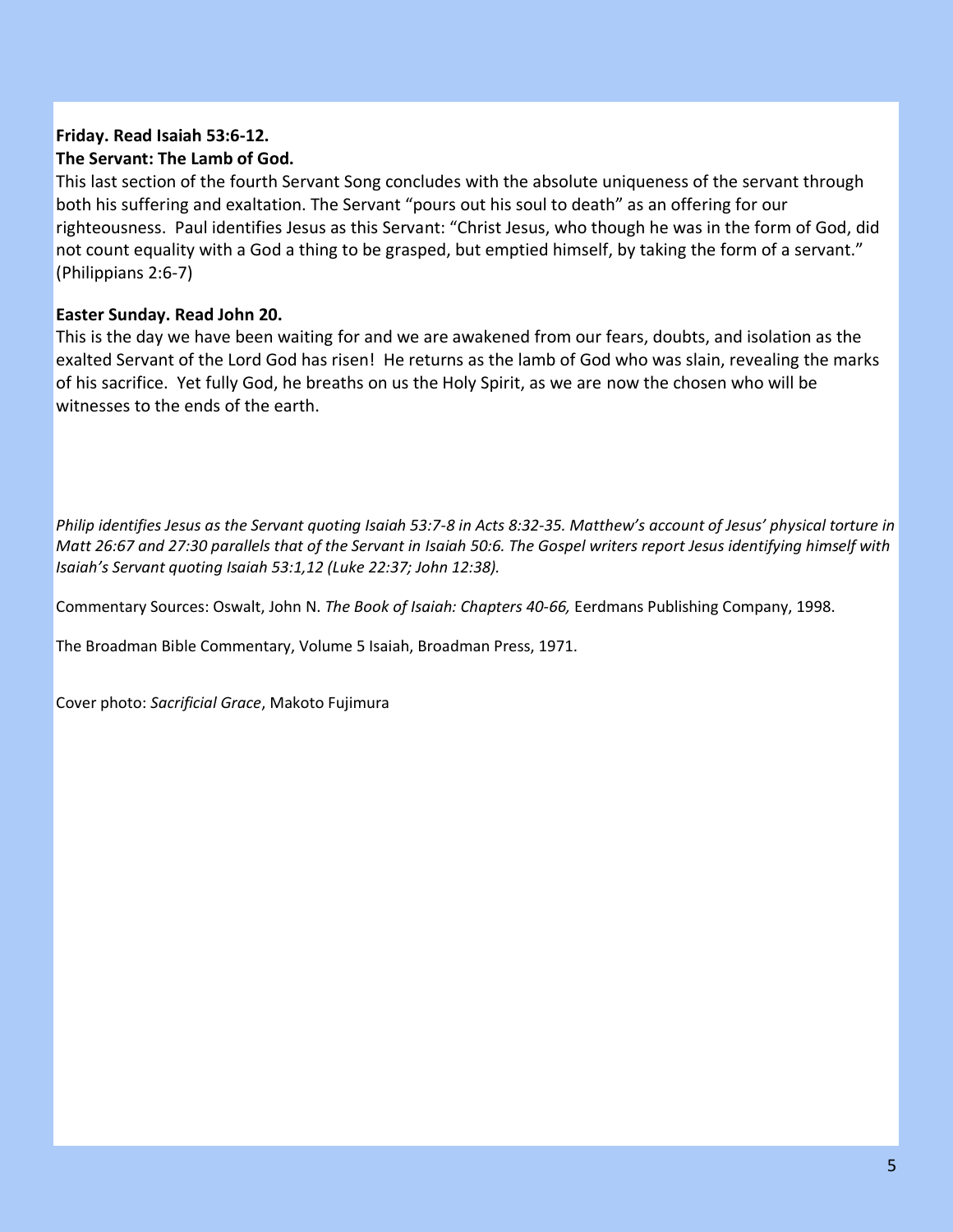### **The Servant: Determined Palm Sunday. Isaiah 50:7**



*"Jesus set his face to go to Jerusalem."* Luke 9:51

Entering Jerusalem on the back of a colt as a King, Jesus surely must have had mixed emotions as the welcoming crowd worshipped him as the Messiah, waving palms and shouting, "Hosanna! Blessed is he who comes in the name of the Lord!" (Mark 11:9) In just five days the words of Isaiah the prophet will come about: *"I gave my back to those who strike, and my cheeks to those who pull out the beard; I hid not my face from disgrace and spitting." Isaiah 50:5-6* How did Jesus have the courage to ride into the arena of disgrace and death? The prophet foretells his steadfast determination with this simile:

*"But the Lord God helps me; therefore, I have not been disgraced; therefore, I have set my face like a flint; and I know that I shall not be put to shame." Isa. 50:7 ESV*

Steadfast resolve. Solid. Unmoving. Determined Obedience.

**Adventurous Obedience**, the title of my blog reflections, is a guiding prayer for my life to be centered and focused on the adventure of following Christ. Adventurous means a willingness to respond with bold denial of self to take up our cross, to risk dropping everything to follow in obedience.

A life of determined obedience is a lot like the sequence of events in Holy Week. On Palm Sunday, Christ is rightly identified and worshipped as the King. But the chaos brought about by sin and self quickly turns to pain and death on Good Friday. Jesus, God's Humble Servant, with determined obedience, **"set his face like a flint"** and *"emptied himself, by taking the form of a servant...he humbled himself by becoming obedient to the point of death, even death on a cross."* Philippians 2:7-8. He was "pierced and crushed" and poured out his soul to death so that Easter Sunday could bring transformation, glory and resurrection redemption.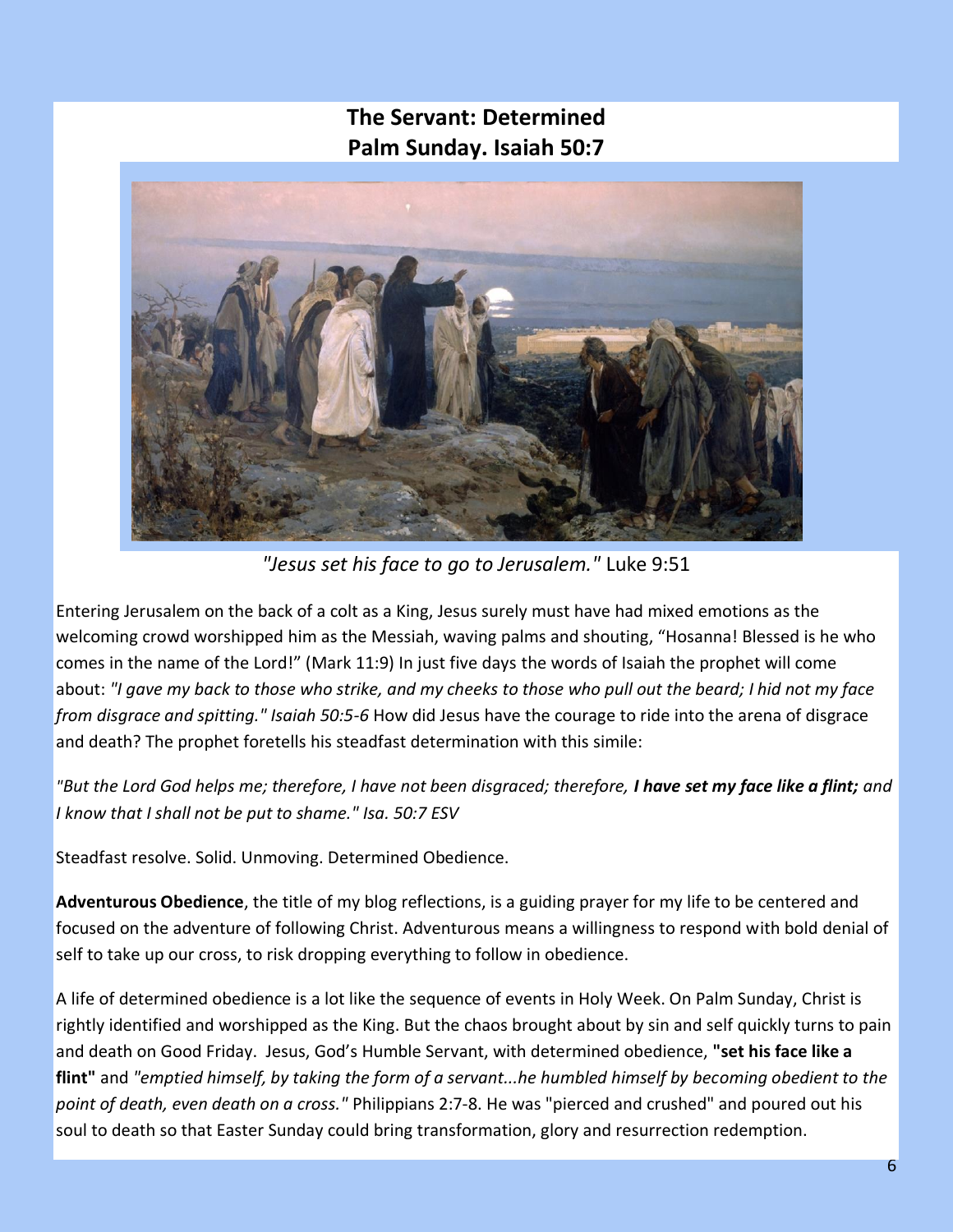**REFLECT.** Jesus was steadfast and immovable in fulfilling his mission even in the face of his own suffering. As he might have stood on the Mount of Olives overlooking the city, Luke tells us "he wept over it." (Luke 19:41) Some years later, Paul also faced imminent danger in Jerusalem, but he said, "I am ready not only to be imprisoned but even to die in Jerusalem for the name of the Lord Jesus." His friends who were trying to dissuade him finally stopped objecting and said, "Let the will of the Lord be done." (Acts 21:13-14) As you reflect on the determined obedience of our Lord, what stirs in your own heart for your city?

**IMAGINE.** Spend a few moments looking at the image of Jesus pressing forward to Jerusalem. What catches your attention as you take in the whole scene? Now look at the details. Look at each one of the disciples. What must be going through their minds? Do you see yourself in one of them? Look at Jesus more closely. What do you hear him saying? Now look at the city Jesus is looking toward. What do you see? What might God be saying to you about your own city? Return again to look at the picture as a whole. Put your thoughts and feelings in the form of a prayer.

**PRAY.** O Jesus, you demonstrate such steadfast love and devotion in finishing the work the father has sent you to do. Set your Spirit on me to not value anything in my life as precious except to finish my ministry that I have received from you Lord. With determined obedience, I take up my cross and follow you. Amen.

**PRAISE.** As you enter into meditation each day, sit in a quiet space and listen to instrumental music, allowing it to comfort and rest your spirit:

*Behold My Servant.* Austin Stone Worship. https://youtu.be/ibOSvkICrtA

*Image: Enrique Simonet-Flevit Super Illam-1892.*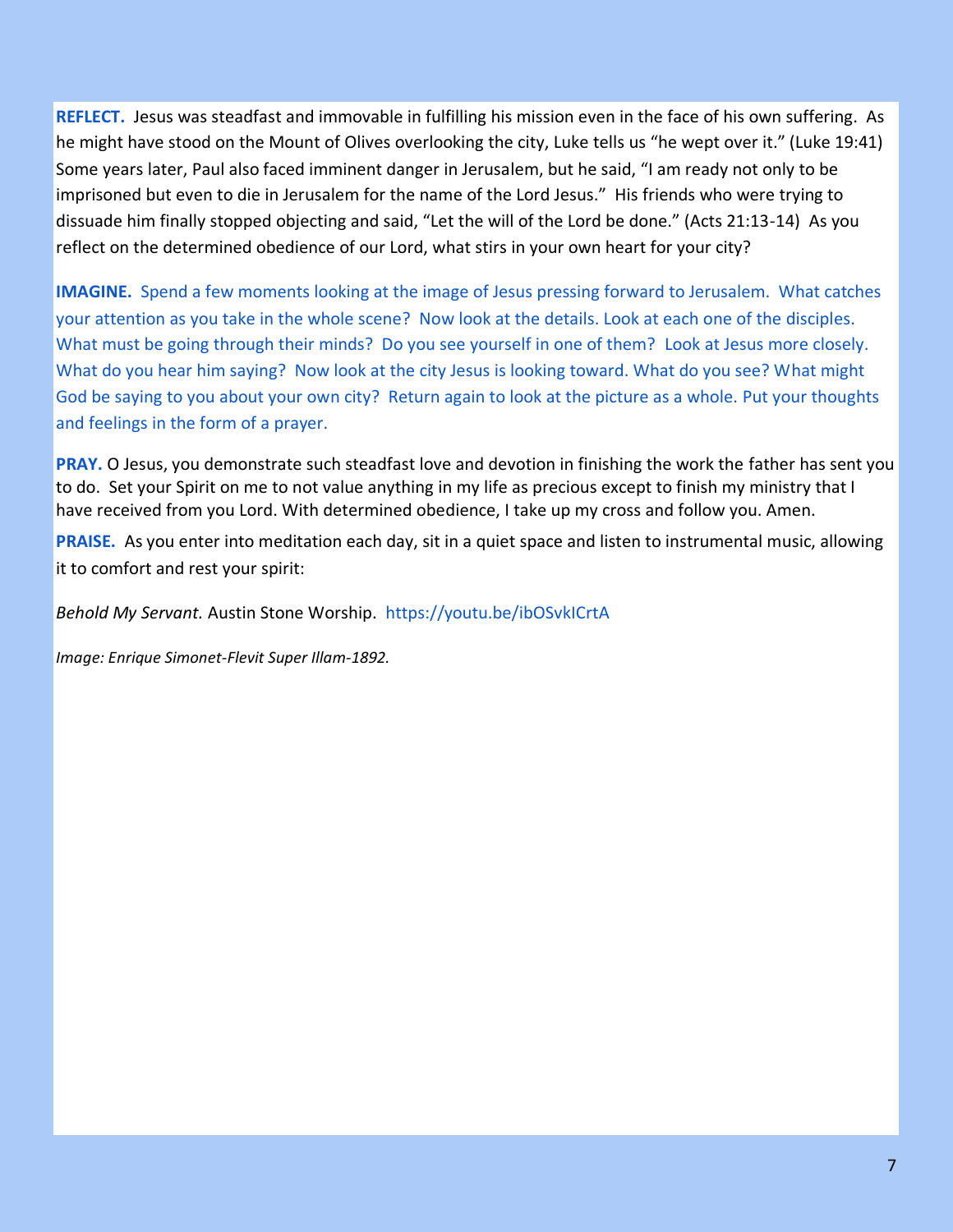### **The Servant: Chosen Monday Isaiah 42:1-9**



The Coronation of King David depicted here, reflects the desire of the people of Israel for a royal leader, anointed and chosen by God. The Servant pictured in Isaiah was first understood by the Jews as referring to Israel, but the figure came to be understood as Messianic by the early church. In his gospel, Matthew draws attention to the quiet nature of Jesus as he commands those he healed "not to make him known." He quotes Isaiah 42:1-4 in his longest Old Testament quotation (Matthew 12:18-21) identifying Jesus as the Suffering Servant of Isaiah, God's Chosen Servant, the bearer of God's Spirit, with a mission extending beyond Israel to all peoples:

*Behold my servant, whom I uphold my chosen, in whom my soul delights; I have put my Spirit upon him, he will bring forth justice to the nations. He will not cry aloud or lift up his voice, or make it heard in the street; a bruised reed he will not break, and a faintly burning wick he will not quench; he will faithfully bring forth justice. He will not grow faint or be discouraged till he has established justice in the earth; and the coastlands wait for his law. Isaiah 42:1-4*

**Behold my servant.** Behold. The King. This is the language of presentation for a King commissioned to establish justice. Look. See that God's mission for his Servant will not be with the usual arrogant pomp and crushing power of worldly conquerors, but in and through Himself and his Word. *"My Chosen in whom my soul delights."*

**I have put my Spirit upon him**. Anointed. The servant is anointed for his mission to bring justice to all the nations. There is repeating and increasing emphasis that the Servant will bring forth justice in truth and put justice in place. The anointed Servant speaks as God, brings deliverance for all peoples, and instructs them in the Way of the Lord. At the baptism of Jesus, Matthew again identifies Jesus as the one commissioned for the Messiah's Mission with the Spirit's visible anointing and God the Father's audible blessing. "And when Jesus was baptized, immediately he went up from the water, and behold, the heavens were opened to him and he saw the Spirit of God descending like a dove and coming to rest on him." (Matthew 3:16) Jesus is the Chosen One, the Beloved Son.

**IMAGINE.** What does the imagery of the Servant, the Chosen One, stirs up in you? Imagine yourself in the crowd at Jesus' baptism. Find yourself in the crowd and watch Jesus as he enters the river, then as John lowers and raises him out of the water. Do you see the dove? And hear the voice of God, saying: "You are my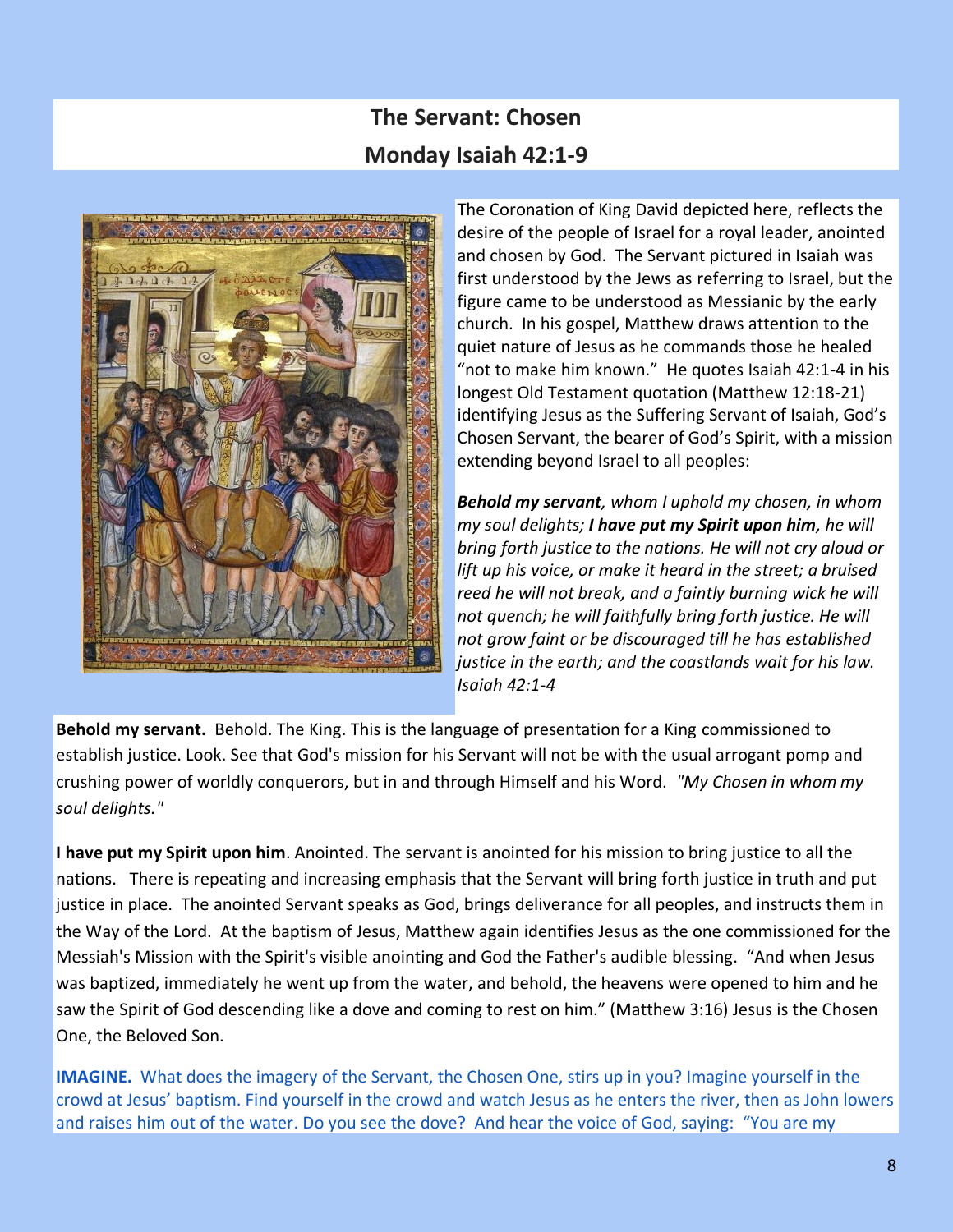Beloved." What does this seem to do for Jesus? Take your turn in the river. Let John lower you into the river. Feel the water. As you come back up, how is God looking at you? What do you hear him saying? Find Jesus again, and sit beside him for a while.

**Isaiah 42:5-9** *Thus says God, the Lord, who created the heavens and stretched them out, who spread out the earth and what comes from it, who gives breath to the people on it and spirit to those who walk in it: I am the Lord; I have called you in righteousness; I will take you by the hand and keep you; I will give you as a covenant for the people, a light for the nations, to open the eyes that are blind, to bring out the prisoners from the dungeon, from the prison those who sit in darkness. I am the Lord; that is my name; my glory I give to no other, nor my praise to carved idols. Behold, the former things have come to pass, and new things I now declare; before they spring forth, I tell you of them."*

**"I Am the Lord".** "*It is I, the Lord*," this Hebrew phrase emphasizes the identity of the One calling, the Creator God. God addresses and assures the Servant, using the singular Hebrew for "you" four times: I have called You, I will take You, I will keep You, I will give You. The Servant's Lord, the Creator God, the Great I Am, is present and incomparable.

**Light for the Nations.** All people. The light comes by way of the covenant--first made with a particular people called to be his servants, and then expanded to the entire world. Jesus boldly identifies himself as this Servant as he picks up the Isaiah scroll and proclaims, "Today this Scripture has been fulfilled in your hearing." (Luke 4:18-21, Isaiah 61:1-3) Jesus declares in John 8:12, "I am the light of the world. Whoever follows me will not walk in darkness, but will have the light of life." I AM LIGHT.

**REFLECT.** Isaiah is caught up in the joy and praise that as God's Chosen One, the Servant will offer God's salvation, grace, and glory to all people. He calls all people everywhere, from the sea, to the coastlands, to the deserts, and to the mountains to *"Sing to the Lord a new song, his praise from the end of the earth."* (42:10- 12) Make room in your meditation for joy and hope, centered on our incomparable Creator God and let your soul delight in the Chosen Servant, Jesus.

**PRAISE.** Allow Isaiah's vision of the song of praise to God: *"Holy, holy, holy is the Lord of hosts, the whole earth is full of his glory,"* to call you into praise and worship today. (Isaiah 6:1-2)

Sing along with Audrey Assad's version of Holy, Holy, Holy <https://youtu.be/AgHrNNM23p8>

Image: *Coronation of David, King of Israel*, as depicted in the Paris Psalter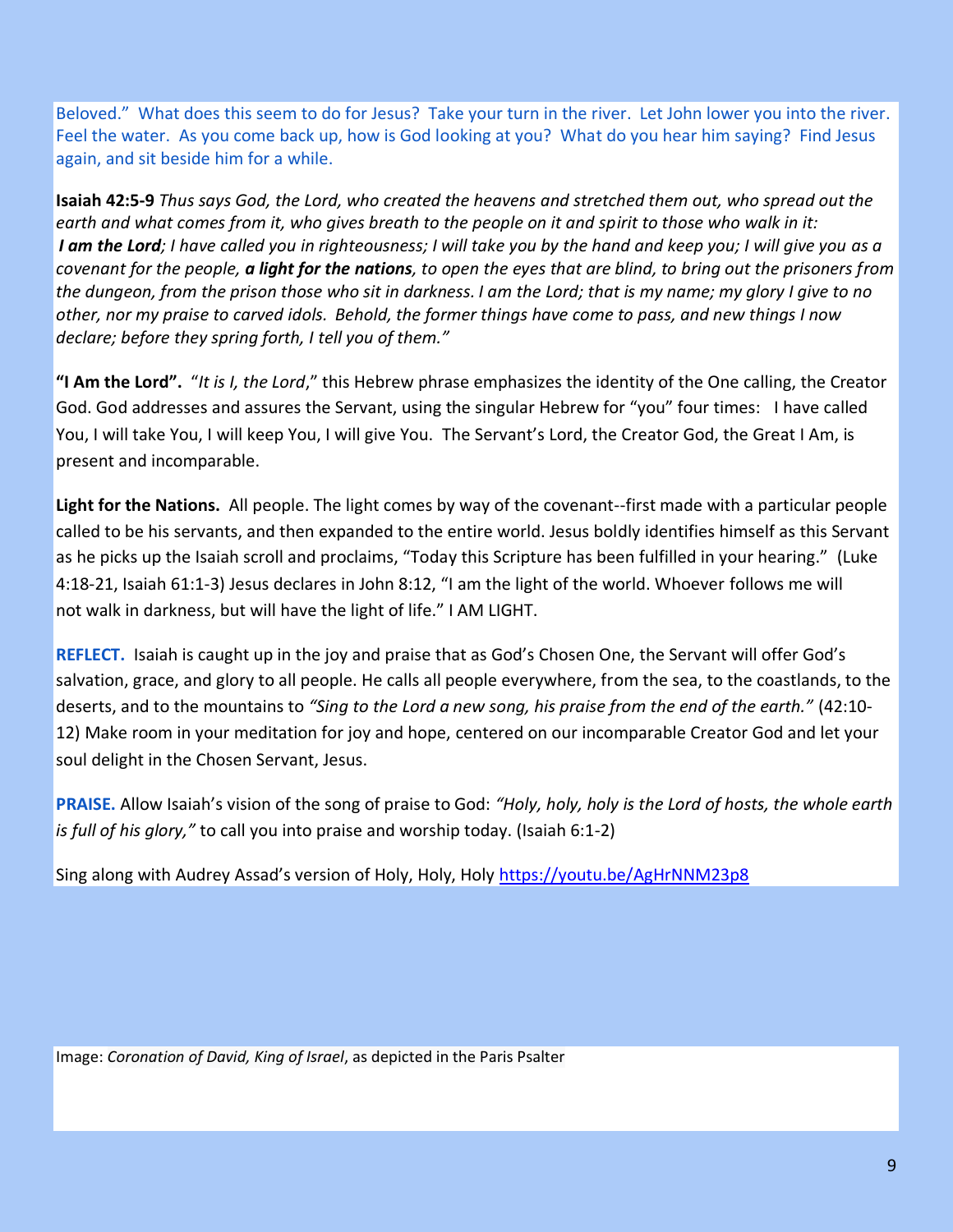## **The Servant: Beauty Tuesday, Isaiah 49:1-6**

*You are My Servant in whom I will be seen in all Beauty.*

The purpose of God's redemptive work for all nations is richly revealed with this oft-repeated phrase in Isaiah: *"that I may be glorified*" which in Hebrew means *"that I may display my Beauty."* The Servant's life from calling and naming in the womb, to being the Word of God and salvation to the ends of the earth is God's beauty on display.



*Isaiah 49:1-3. Listen to me, O coastlands, and give attention, you peoples from afar. The Lord called me from the womb, from the body of my mother he named my name. <sup>2</sup>He made my mouth like a sharp sword; in the shadow of his hand, he hid me; he made me a polished arrow; in his quiver he hid me away. <sup>3</sup>And he said to me, "You are my servant, Israel, in whom I will be glorified. (in* 

**Listen.** Hear the call of the Servant: "*You people from afar, listen.*" Pay attention to the message which is being shouted with

joy to the ends of the earth: The Lord has redeemed his people. (48:20) There is a connection here with the Servant's name being known before birth to that of Immanuel: "Behold the virgin shall conceive and bear a son and shall call his name Immanuel." (7:14)

Do you hear it? The message of joy, Immanuel, God is with us, Beauty has come. People who have walked in darkness can now see the light. God says: Hear me O peoples: *I will be Glorified! I will display my Beauty.*

**Sharp Sword.** Hear the Living Word of God. This Servant will accomplish God's will, not with military power, but by the proclamation of God's eternal truth. John identifies Jesus as the Word of God: *"In the beginning was the Word, and the Word was with God, and the Word was God."* The Word of God is living and active, sharper than any two-edged sword. (Hebrews 4:12) Like a sharpened sword resting on his side, the Servant is equipped and ready to accomplish his Mission. *"My Word that goes out from my mouth shall not return to me empty, but it shall accomplish that which I purpose."* (Isaiah 55:11) In John's Revelation (1:16), Jesus is described in Glory: *"From his mouth came a sharp two-edged sword, and his face was like the sun shining in full strength."* Do you see it? The Beauty of Light shining off this Sharp Sword ready to do God's work.

*Isaiah 49:4-6. But I said, "I have labored in vain; I have spent my strength for nothing and vanity; yet surely my right is with the Lord, and my recompense with my God." And now the Lord says, he who formed me from the womb to be his servant, to bring Jacob back to him; and that Israel might be gathered to him—for I am honored in the eyes of the Lord, and my God has become my strength—he says: "It is too light a thing that you*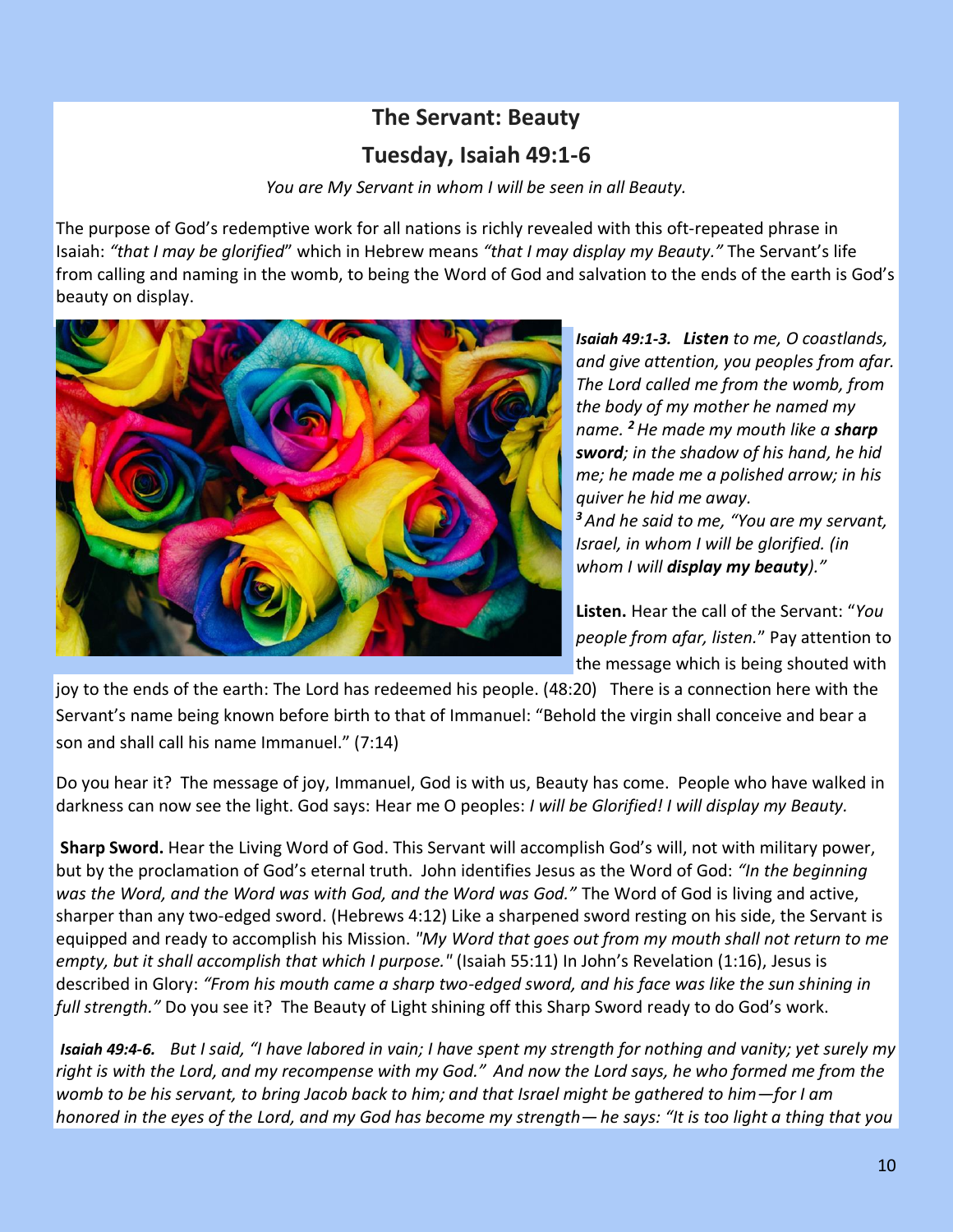*should be my servant to raise up the tribes of Jacob and to bring back the preserved of Israel; I will make you as a light for the nations, that my salvation may reach to the end of the earth."*

**Salvation to the Ends of the Earth**. Chosen for All. This is an explicit mission for which the Servant is chosen not just to be the means of God's salvation to the world, but to *be* salvation. Paul reminds us of Jesus' command to be a witness of his salvation, "to the ends of the earth." When the people heard Paul's words they rejoiced and glorified the word of the Lord. (Paul quotes Isaiah 49:6 in Acts 13:47). Open your eyes to see the Beauty of this all-encompassing salvation. How might God be asking you to display the Beauty of God, available to all people through your witness?

**PRAY.** O Beautiful God. You are a brilliant light for the nations. The sharp sword of your Word teaches me all I need to follow you. I clap my hands in joy for the accomplishment of all your plans. One thing I do ask, and I seek with all my heart: May I dwell in your house all the days of my life, gazing on your beauty. Amen.

**IMAGINE.** What images come to mind when you think of God displaying his beauty? Isaiah is swept up in wonder and joy at God's purpose to be glorified through the Servant, displaying His beauty for all the people of the world to see. Hear his prophecy fulfilled in Jesus Christ:

*The Spirit of the Lord is on me… "to give to those who mourn--a beautiful headdress instead of ashes, the oil of gladness instead of mourning, the garment of praise instead of a faint spirit; that they may be called oaks of righteousness, the planting of the Lord, that he may be glorified (or that he may display his beauty)."* Isaiah 61:3.

Close your eyes and imagine wearing a beautiful headdress, an amazing garment of praise. See yourself standing as a strong oak of righteousness. Now trust God with whatever sadness, anxiety, or fear you may be carrying. Use your imagination to sketch out your thoughts.

**PRAISE.** The Psalmist draws us in to worship the Beauty of the Lord: *"One thing I have asked of the Lord, that I*  will seek after, that I may dwell in the house of the Lord all the days of my life, to gaze upon the Beauty of the *Lord!"* (Ps 27:4)

Psalm 27 (One Thing). Shane and Shane <https://youtu.be/ndZsEDuCVAQ>

Image by Denise Chan on Unsplash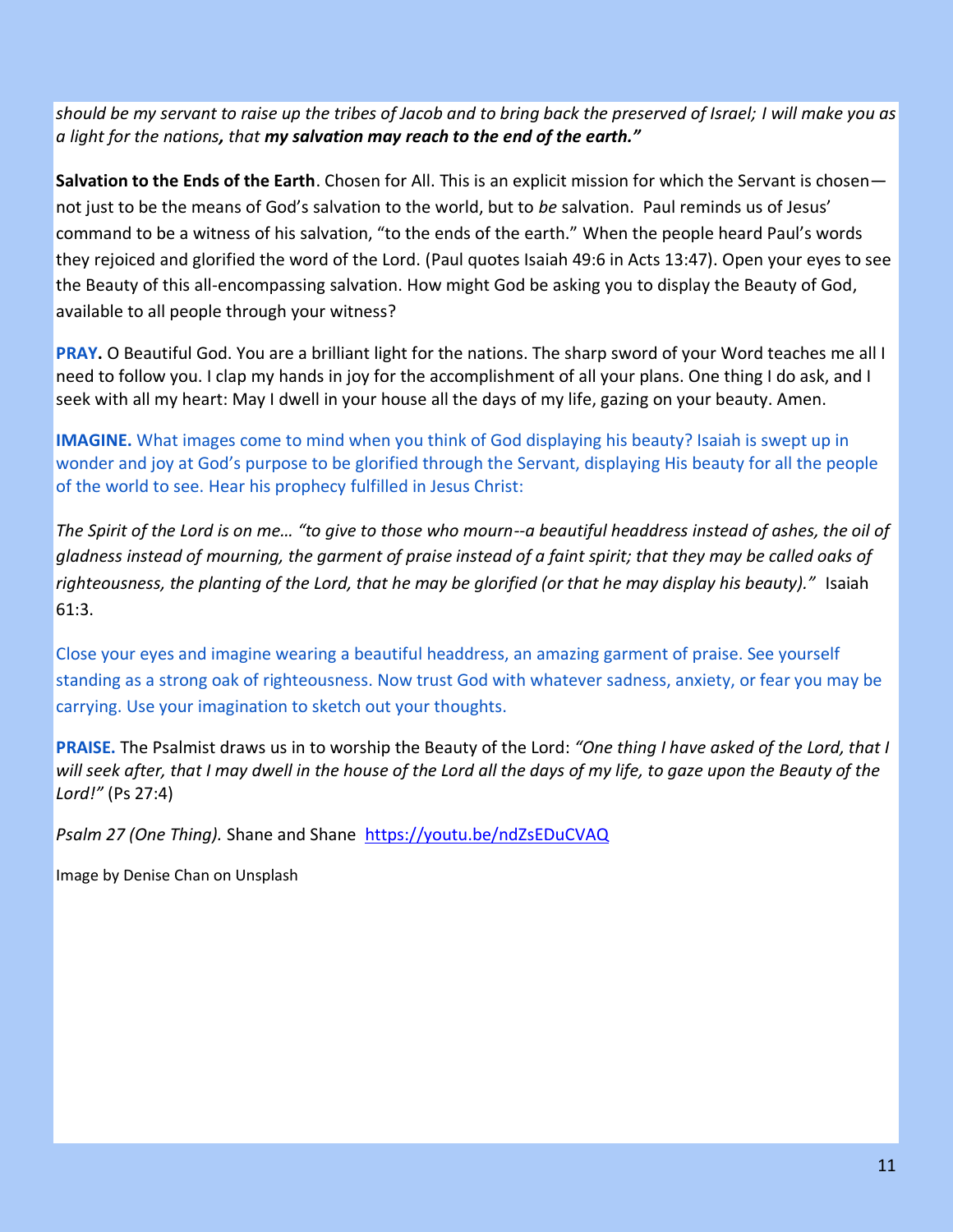# **The Servant: Awakens Wednesday, Isaiah 50:4-9**

In this third Servant song, there is an intimate connection between "the Lord God" (Sovereign Lord) and the Servant. The Servant is awakened and awakens through the sustaining Word of the Lord. Yet now the Servant's steadfast obedience leads to emotional and physical suffering.



**Isaiah 50:4-9** *The Lord God has given me the tongue of those who are taught, that I may know how to sustain with a word him who is weary. Morning by morning he awakens; he awakens my ear to hear as those who are taught.*

*The Lord God has opened my ear, and I was not rebellious; I turned not backward. I gave my back to those who strike, and my cheeks to those who pull out the beard; I hid not my face from disgrace and spitting.*

*But the Lord God helps me; therefore, I have not been disgraced; therefore, I have set my face like a flint, and I know that I shall not be put to shame.* 

**Taught.** "*The Lord God has given me the tongue of those who are taught, that I may know how to sustain with a word him who is weary.* As leaders and teachers, we also are life-long learners through a daily, intimate connection with a Master Teacher. A disciple speaks what he or she has learned through a lifetime of sitting in the presence of the Lord God. The Servant sustains those who are weary of a life without purpose by challenging them to the daily bread of doing God's will. As Jesus said, *"My food is to do the will of him who sent me and to accomplish his work."* (John 4:34) Are your words for others spoken out of your own intimate connection with the Almighty God?

**Awakens**. *Morning by morning he awakens; he awakens my ear to hear. The Lord God has opened my ear."* What does it look like for your ears to be "awakened" each morning to hear the Lord? *"The steadfast love of the Lord never ceases; his mercies never come to an end; they are new every morning; great is your faithfulness."* (Lamentations 3:22-23) Morning by morning signifies the daily, ever-present, life-long faithfulness of God to meet us, to awaken our spirits, open our ears, beckoning us to follow.

What might God be saying to you about waking up early, to be in silence and solitude, waiting and listening?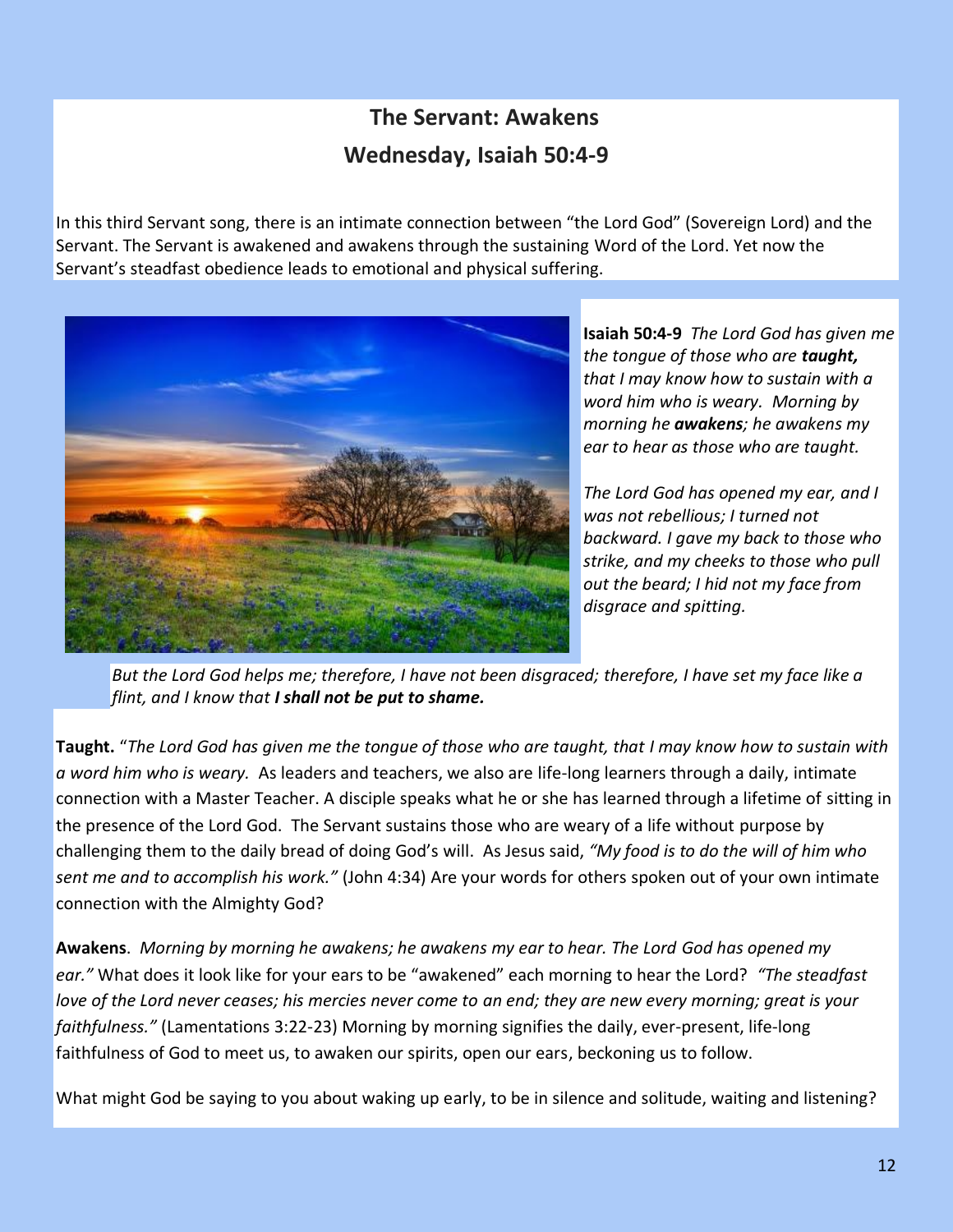**No Shame.** Face Like a Flint. **"***I have set my face like a flint; and I know that I shall not be put to shame. He who vindicates me is near. The Lord God helps me."* The Servant's steadfast determination is solid as rock and his trust in his Father, the Lord God absolutely immovable as he submits to public humiliation. In any culture, this kind of meek and silent submission seems an admission of guilt, but the Servant declares, "No Shame," because he suffered out of obedience, not disobedience. Therefore, God declares him innocent. *"For our sake he made him to be sin who knew no sin, so that in him we might become the righteousness of God*." (2 Cor. 5:21) With resolute determination, the Servant walks into humiliation and abuse, knowing the final outcome will bring glory to the Lord God. Jesus in his final hours prayed: *"Father, the hour has come. Glorify your Son that the Son may glorify you*."

**PRAY.** *Unlike you Jesus, I am guilty of disobedience and a rebellious spirit, yet you hear my cry for forgiveness and heal my shame. O God forgive me, help me listen, to hear your voice, to keep my eyes open. I choose to be pruned by your sharp sword and sustained with your Word. Rescue me O Lord. Awaken Me Every Morning.*

**IMAGINE.** Remember the last time you watched the sunrise in the early morning. See the light and feel the warmth of the sun. Think of a morning moment or sacred place when you felt your spirit awakened to the presence of God and your ears opened to hear his voice. Sit again with the special connection you enjoyed. Imagine what Moses might have felt when God called to him out of the burning bush. It was holy ground and Moses responded, "Here I am." Think of yourself being there, being drawn toward the light, surprised by the voice of God, taking off your shoes, all your senses alive to holy awakening. How do you respond?

**Sacred Space.** Do you find yourself trying to spend time with the Lord sitting at your busy work desk, or in a noisy place? The Servant's connection to the Lord God was awakened in the morning by listening and being taught, sustained and ready for obedience. What space can you provide for a sacred encounter?

*From the rising of the sun to the place of its setting, people may know there is none besides me.* 

*I am the Lord, and there is no other.* (Isaiah 45:6)

PRAISE. Audrey Assad's "New Every Morning." <https://www.youtube.com/watch?v=Grz3Hxw9GWU>

Image: Texas Bluebonnet field at Sunrise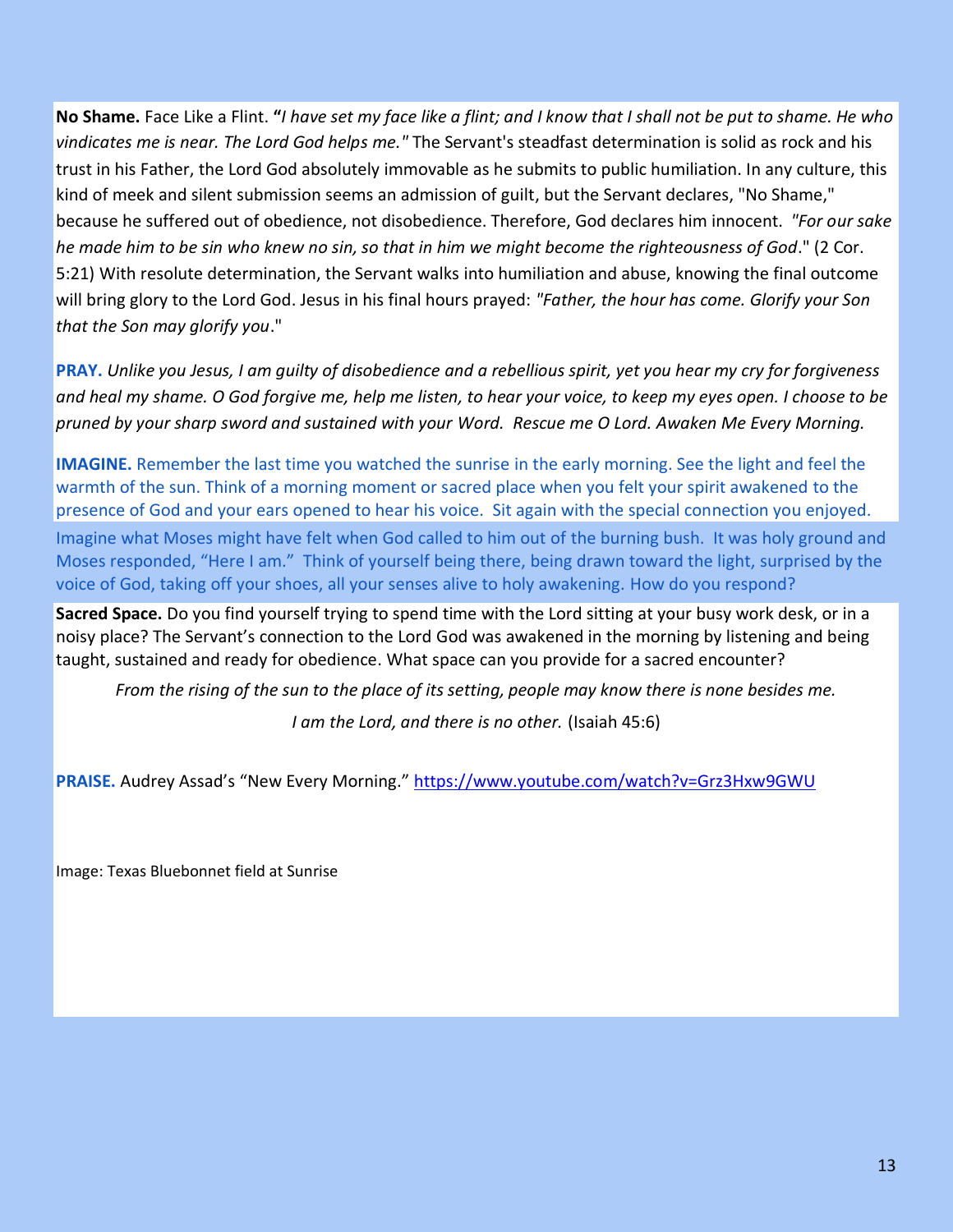# **The Servant: Crushed Thursday Isaiah 52:13-53:12**



Makoto Fujimura, is a Christian artist who uses a Japanese style of painting called Nihonga. Semi-precious stone such as lapis lazuli is crushed into mineral pigments. A pigment absorbs and reflects transmitted light, but without the breaking and crushing of the stone, there would not be the splendor of the colors shimmering in refracted light. This piece, "Sacrificial Grace" is a visual testament to the determination of Christ to be crushed and broken to bring us peace and healing.

#### **Isaiah 52: 13-15** *Behold, my servant shall act wisely (accomplish his purpose); he shall be high and lifted up, and shall be exalted.*

*As many were astonished at you—his appearance was so marred, beyond human semblance, and his form beyond that of the children of mankind—*

*so shall he "startle" (sprinkle) many nations. Kings shall shut their mouths because of him, for that which has not been told them they see, and that which they have not heard they understand.*

Isaiah **53:1-4** *Who has believed what he has heard from us? And to whom has the arm of the Lord been revealed? For he grew up before him like a young plant, and like a root out of dry ground; he had no form or majesty that we should look at him, and no beauty that we should desire him. He was despised and rejected by men, a man of sorrows and acquainted with grief; and as one from whom men hide their faces he was despised, and we esteemed him not. Surely, he has borne our griefs and carried our sorrows; yet we esteemed him stricken, smitten by God, and afflicted. But he was pierced for our transgressions; he was crushed for our iniquities; upon him was the chastisement that brought us peace, and with his wounds we are healed.*

**Behold My Servant.** With the same opening words as the first song (42:1), Isaiah calls us to behold, to gaze, to contemplate the one called "The Servant." (52:13) We have been challenged to open our eyes and ears to see God's purpose to redeem us from sin fully accomplished in the substitutionary sacrifice of the Servant.

**Exalted.** The Servant has acted wisely, or accomplished his purpose, as Jesus says to the Father: "I glorified you on earth, having accomplished the work that you gave me to do." (John 17:4) As a result the Servant will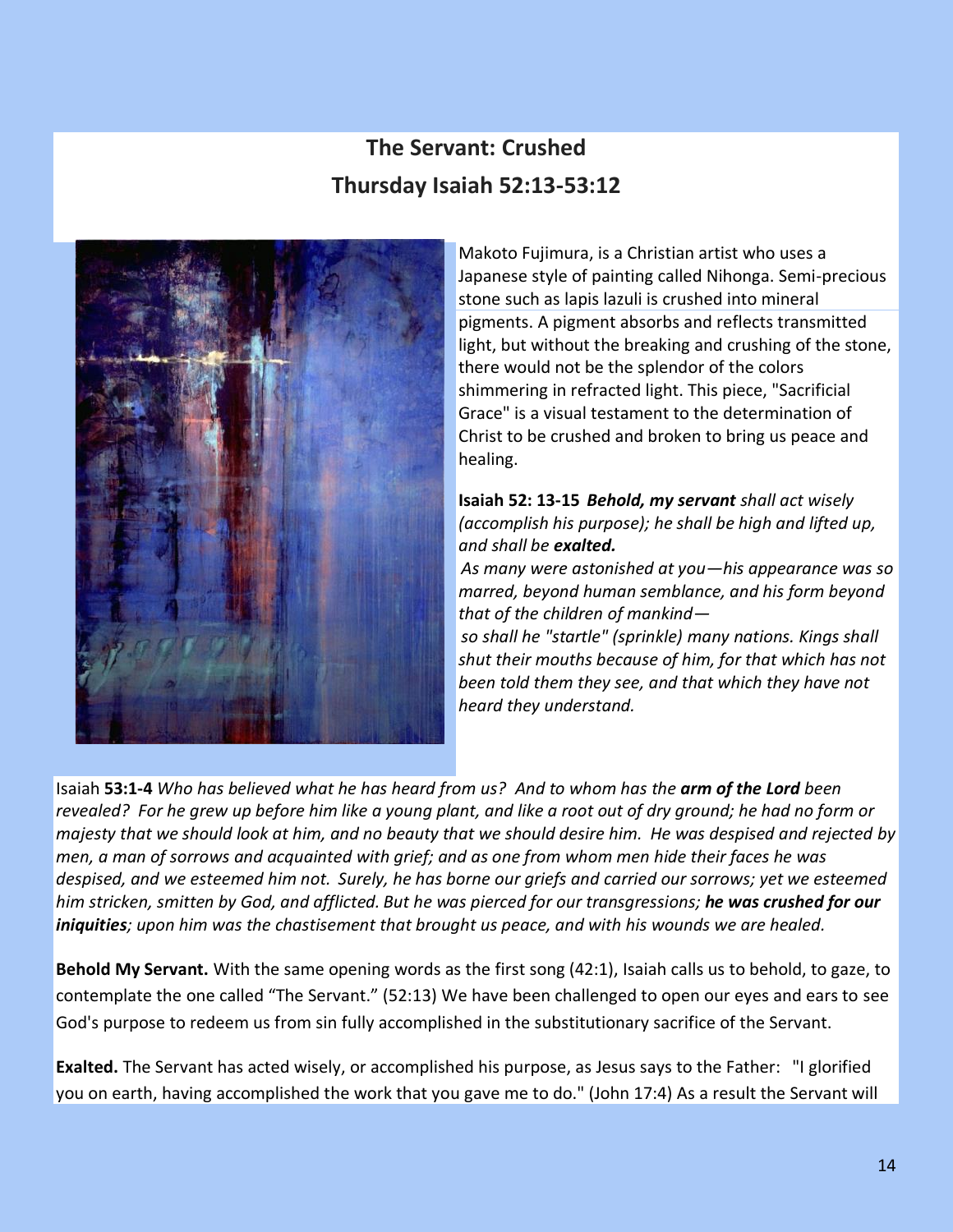be exalted, lifted high for all to behold God's glory. The song in Philippians 2 so beautifully describes the Exaltation of Jesus:

*Christ Jesus emptied himself, by taking the form of a servant, being born in the likeness of men. And being found in human form, he humbled himself by becoming obedient to the point of death, even death on a cross. Therefore, God has highly exalted him and bestowed on him the name that is above every name, so that at the name of Jesus every knee should bow.*

**The Arm of the Lord.** This fourth and final song focuses on the great contrast between the Servant's exaltation and his humiliation and suffering. The truth now seen is that the arm of God is not the expected mighty overwhelming weapon that crushes the enemy. The power to take on the sin of the world is instead the suffering, humiliation and crushing of the Servant, as the sacrificial Lamb of God. As we saw in 50:4-9, the Servant suffers undeservedly because of human sin, but as the delivering arm of the Lord, he will restore us to fellowship with God.

**Crushed**. To make the crushing sacrifice of the Servant more personal, look at the contrast between *him* and *us* in verses 4-5 brought out in the Message Bible:

*He* suffered, but it was *we* who sinned. *Our* grief...*he* carried. *Our* pain...*he* bore. *He* was pierced...for *our* rebellion. *He* was crushed...for *our* iniquity. *Our* punishment..was on *him*. *His* welts...*healed* us

**PRAY.** Now go back and read these verses aloud as a personal prayer:

*Lord Jesus, you suffered, but it was I who sinned. My grief, you carried, my pain, you bore. You were pierced for my rebellion. You were crushed for my iniquity, my punishment was on you. Your welts healed me. Lord, it was my sins that did that to you, that ripped and tore and crushed you—my sins! You took the punishment, and that made me whole."*

This Servant Song is one which you may want more time to sit alone with, praying for the Spirit to bring to your attention the truth and healing you need.

**IMAGINE. Visio Divina.** "Sacred seeing" is an ancient form of Christian prayer in which we allow our hearts and imaginations to enter into an image such as a Fujimura's "Sacrificial Grace." As you spend time looking at Fujimura's Sacrificial Grace, try to visualize the crushing of the precious stone that becomes the pigment which light transforms into beauty. Imagine a stone mortar or a molcajete that prepares spices by **crushing** and grinding them into a fine powder. Take a moment to see this process using all your senses. See the light coming through the broken stones. Smell the spice released in the crushing of seeds. See Jesus offering brokenness to bring healing. Sit in silence with the paintings and images.

What emotions are stirred up? Offer any prayers or praise that come to you.

PRAISE. Salt of the Sound, *Lamb of God.* <https://youtu.be/K5JLMjIoG9s>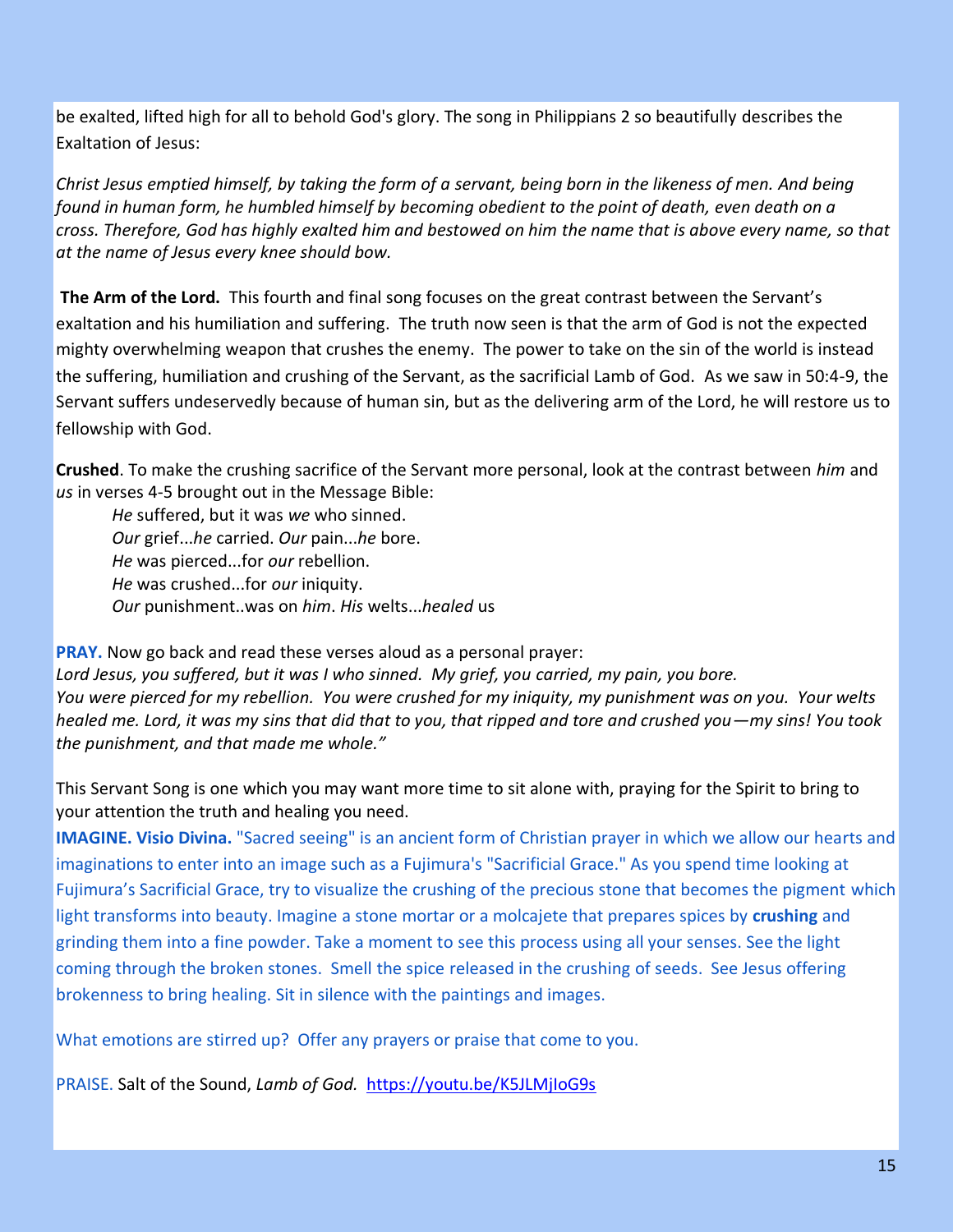# **The Servant: Lamb of God Friday Isaiah 53:6-12**



*Isaiah 53:6-12. All we like sheep have gone astray; we have turned—every one—to his own way; and the Lord has laid on him the iniquity of us all. <sup>7</sup>He was oppressed, and he was afflicted, yet he opened not his mouth; like a lamb that is led to the slaughter, and like a sheep that before its shearers is silent, so he opened not his mouth. <sup>10</sup> Yet it was the will of the Lord to crush him; he has put him to grief... <sup>11</sup>Out of the anguish of his soul he shall see and be satisfied; by his knowledge shall the righteous one, my servant, make many to be accounted righteous, and he shall bear their iniquities.*

Film depictions of the Biblical story are helpful visualizations to stir up prayerful imagination and bring us to the foot of the cross, the scene of the Righteous Servant's sacrifice. *The Passion of the Christ*, 2004, is a brutal, hard to watch version of the suffering and slaughter of Jesus, especially the long scene of his scourging with whips. Although we cannot fully imagine the suffering, the anguish, the pain, the sacrifice was real. By his stripes we are healed.

**Sacrificial Lamb.** Slaughtered for our sins. "Slaughter" is a horrific word that we really don't want to hear or see. Yet in his Revelations vision, John sees and describes both the glorified Lamb and the wounds of the slain lamb:

"I saw a Lamb standing, as thought it had been slain." (Revelations 5) And those with him sang a song of praise, *Worthy are you…for you were slain, and by your blood you ransomed people for God from every tribe and language, and people and nation…*" All of us.

**IMAGINE.** Put yourself in this amazing royal scene at the throne room of God. The resurrected and glorified Jesus, the Lamb of God, is standing *"as though he had been slain."* Can you see him? Jesus stands, yet still bears the marks, the wounds of the gruesome death he bore as sacrifice for sin. Yes, by his wounds we are healed. Approach Jesus the Lamb of God and touch his wounds. Show him your woundedness. Fall down and worship with all those present. Listen to the singing around the throne: "Worthy is the Lamb who was slain to receive power and wealth and wisdom and might and honor and glory and blessings!" What blessings can you give to the Lamb who is worthy?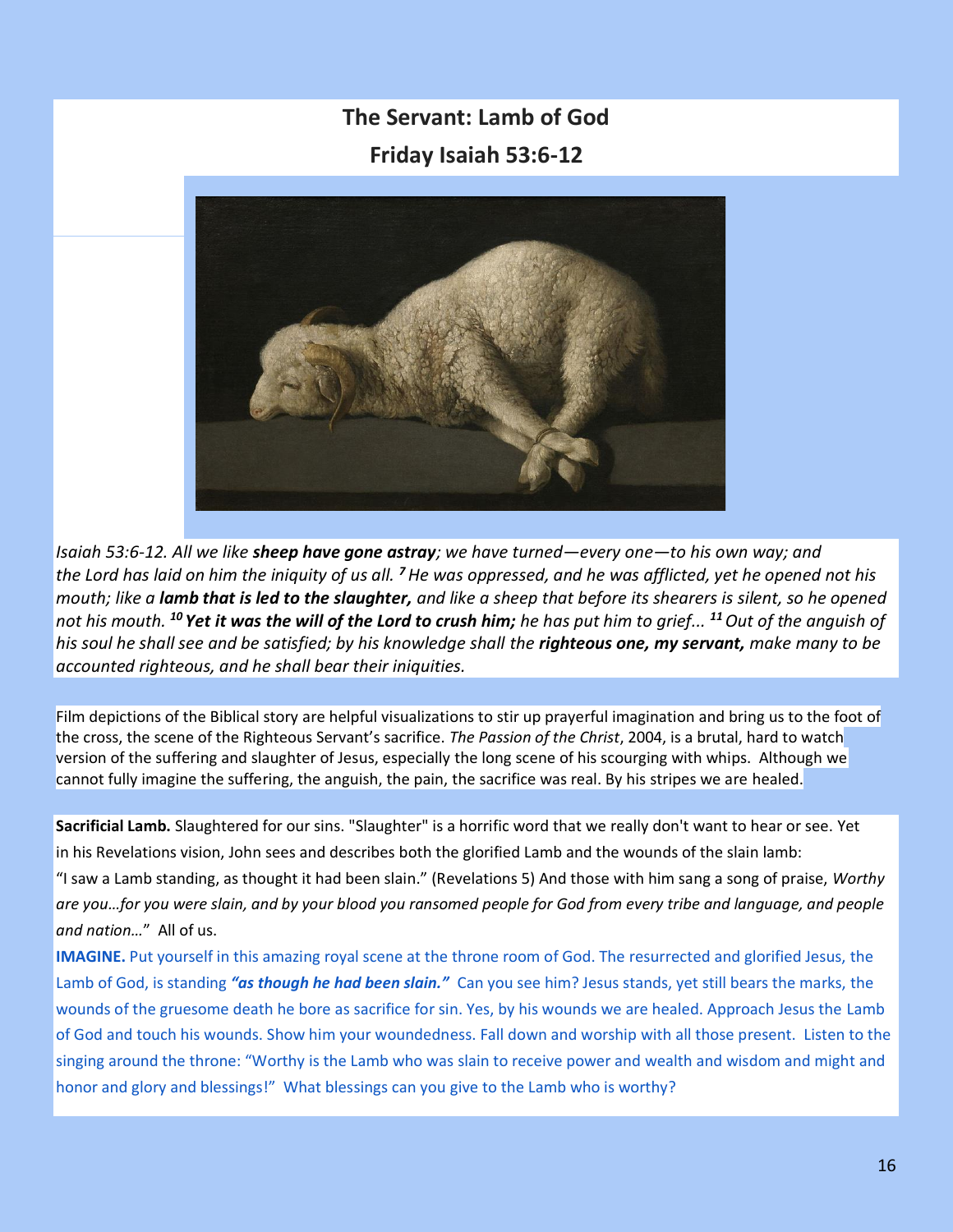**God's Will.** God wanted all this to happen?! *"Yet it was the will of the Lord to crush him."* The Servant's suffering is monumental as it satisfies all our unpaid debts, debts we can never pay standing alone before a just God. The Servant's sacrifice makes it possible for us to stand righteous before God. The crushing, though excruciating, is the process necessary for miraculous beauty and transformation. Our hearts of stone become flesh when we fall down, when we let go of pride and self, and we say, "Not my will, but yours."

Repeat this as a prayer: "Not my will, but yours."

**Stray Sheep**. All of us. Isaiah introduces and closes verse 6 with "all of us." ALL of us are stray sheep. Jesus died for the sins of ALL of us. We are compared to silly, lost sheep who often are so focused on the clump of grass in front of us, that we fall off a cliff! As humans we want our own way, my way, including choices with bad eternal consequences. God has put all our foolish choices on the back of the Servant. How have you felt lost, or far away? The Servant Shepherd seeks your heart.

**My Servant, The Righteous One.** Isaiah did not know how perfectly his words would one day describe the day when the Messiah, the Suffering Servant Jesus Christ would in obedience offer his life as a sacrifice for all our iniquities and break the power of evil through righteousness. This King on a cross established God's rule on earth, bringing forgiveness, peace, and healing to all.

**REFLECT.** We have meditated on five characteristics of the Servant in Isaiah. As you look at them again, which image has connected you more closely to Jesus as the Servant, Messiah, Lord?

**Determined**. Jesus set his face like a flint, emptied himself, taking the form of a servant*.* **Chosen**. "Behold my Servant…my Chosen in whom my soul delights." **Beauty**. "You are my Servant in whom I will display my Beauty." **Awakens**. "The Servant morning by morning awakens my ear to hear as those who are taught." **Crushed.** "Behold my Servant...he was pierced for our transgressions and crushed for our iniquities." **Lamb of God** "Like a lamb that is led to slaughter...my Servant will make many to be accounted as righteous."

**PRAISE.** *O Sacred Head Now Wounded*, from a poem attributed to Bernard of Clairvaux

<https://youtu.be/UgkVTtT-0xg>

Image: Agnus Dei, c.1636/40, Francisco de Zurbaran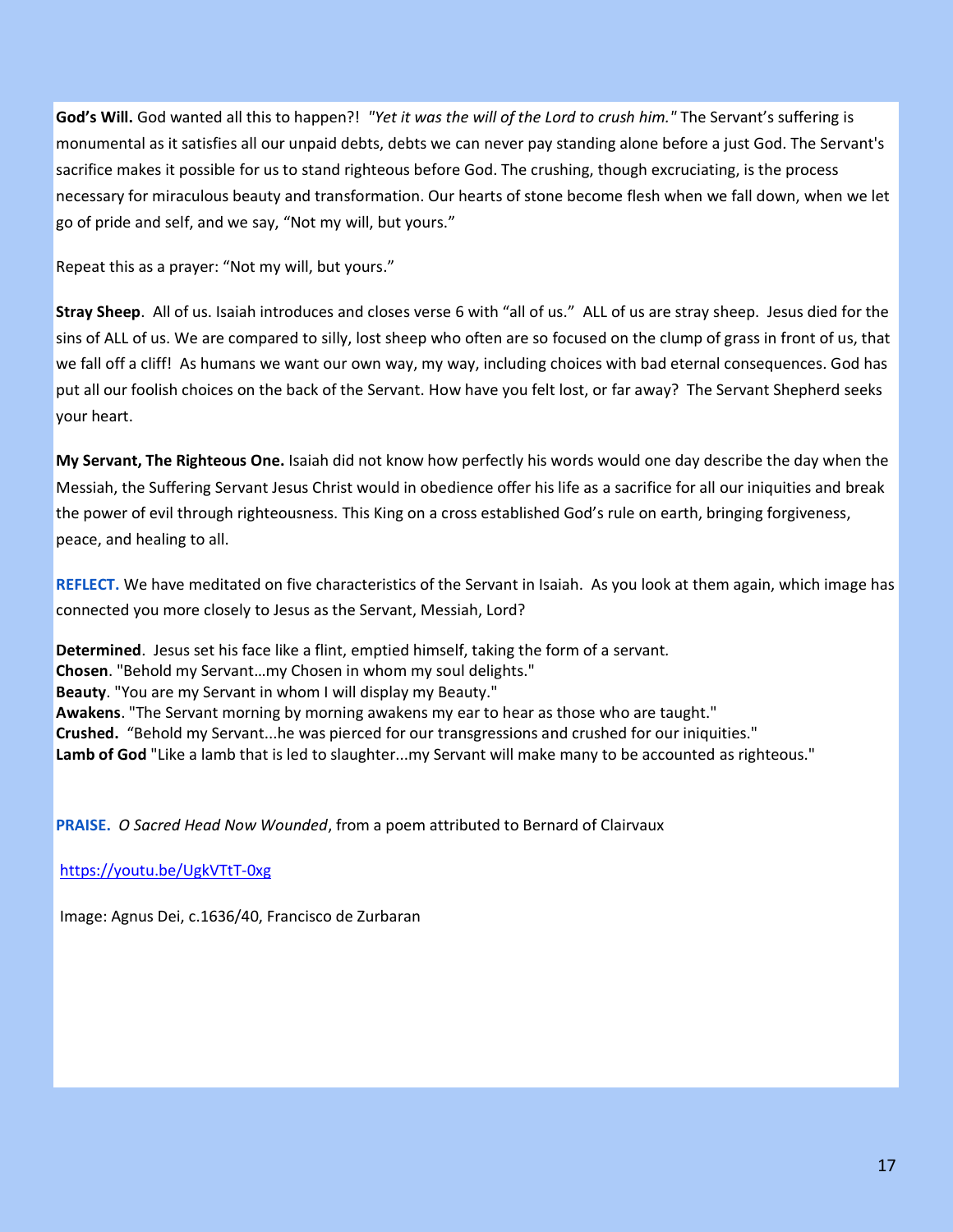## **Easter Sunday Read John 20:19-31**

*"On the evening of that day (Easter Sunday), the first day of the week, the doors were locked where the disciples were, for fear of the Jews..."* The evening of the greatest day in history, the followers of Jesus are locked in their homes, afraid to move, afraid of the authorities, and afraid of death. For the first time in years, they are alone. Jesus their teacher and master is gone.

They are uncertain, confused and trying to make sense of their last week with Jesus. It was a whirlwind of intensity starting with the victorious high of Jesus' entrance into the city and ending with the depths of despair at his torture and death. But now it is Sunday, Jesus has miraculously risen from the dead and reveals himself to his followers:



*"...Jesus came and stood among them and said to them, "Peace be with you. When he said this, he showed them his hands and his side. Then the disciples were glad when they saw the Lord. Jesus said to them again, "Peace be with you."* John 20:19-20

**IMAGINE**. Enter the scene of this room of waiting followers of Jesus. The air is musty from the locked doors and windows. Close quarters, irritable friends, waiting and waiting. Then suddenly Jesus. Standing. Front and center. Feel the surprise and wonder as you see him and hear him say to you: "Peace."

Peace spoken in words, not once but twice.

Peace shown, as he lifts his robe to reveal the wound in his pierced side and holds out his nail scarred hands.

Peace touched, as Jesus tells Thomas, *"Put your finger here, and see my hands, and put out your hand, and place it in my side."* Hear Thomas saying: *"My Lord and my God!"*

Now, see yourself coming up next to Thomas and Jesus. Reach out and touch the healed wounds in Jesus' hands. Put your finger in his pierced side. Look into his eyes of compassion. What does he say to you?

Then if you can, whisper your brokenness, the wound you feel, but leave untouched. As you are ready allow Jesus to see it. Let him touch you. Hear him say, "You are healed."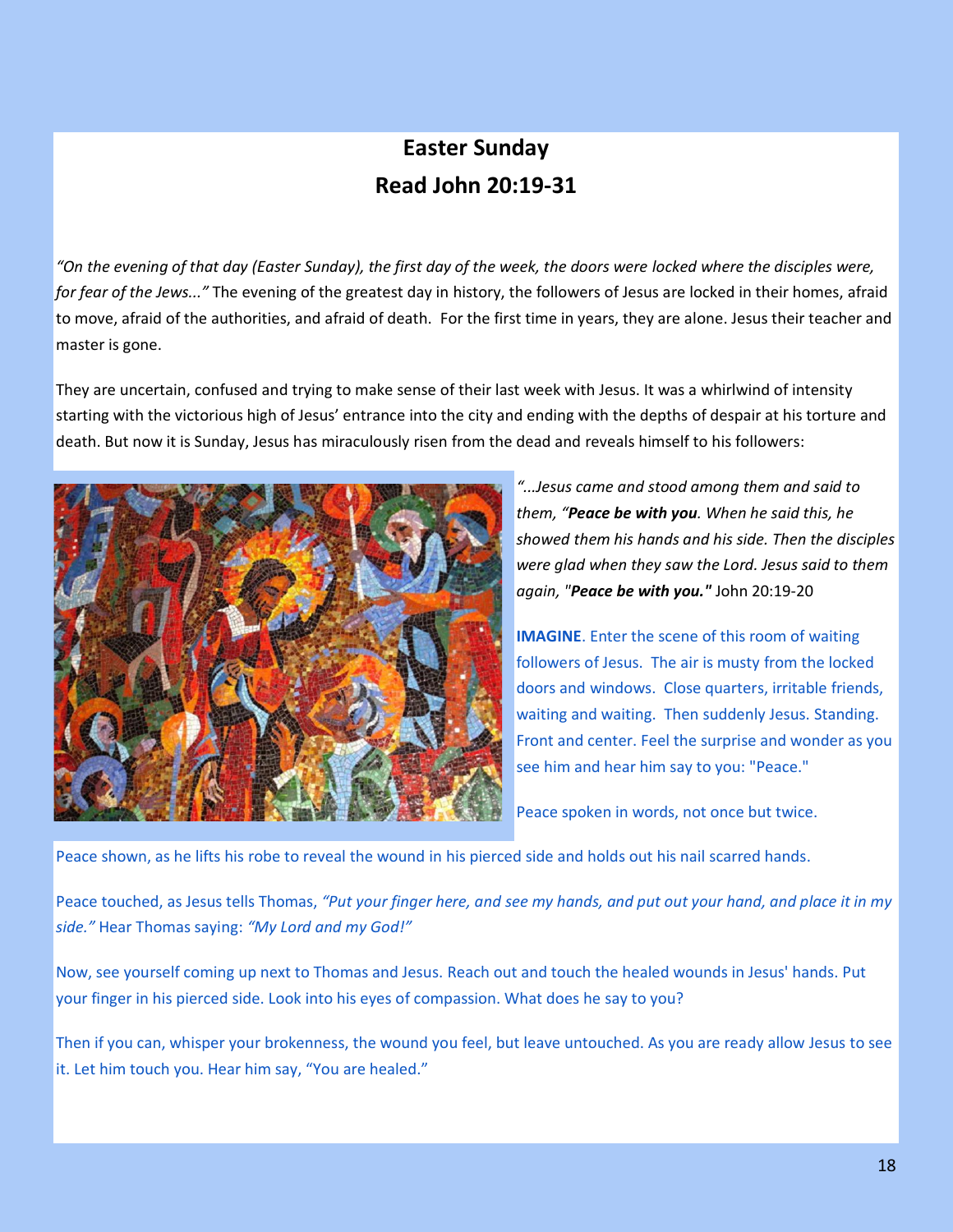**Share Good News.** Philip, a disciple of Jesus was reading Isaiah 53:7-8 to the Ethiopian: *"Like a sheep he was led to the slaughter and as a lamb before his shearer is silent, so he opens not his mouth."* The Ethiopian man wanted to know who Isaiah was talking about. Philip identified the Servant as Jesus and shared with him the Good News of the Gospel. Jesus Christ has risen today. Indeed, he has risen!

**REFLECT.** After the intensity of a global pandemic, political upheaval, and the limiting social distancing of family celebrations and online worship services, I have longed for peace and a new season of resurrected life and faith. During a few days of rest and celebration, I started asking God for a new focus and passion. It really was already within me after doing these meditations, and came out in the word: *Beauty.* The Spirit spoke it out again and again. I came across a prayer of St. Augustine in which he addresses God as "*O Beauty."* Immediately my eyes teared up and my heart was again drawn to Beauty. God displays his glory in Beauty and the Divine is Beauty. This prayer, this recognition of God's name in my heart, has renewed my "affections" for God. May it be so for you also.

**Pray**. *Late have I loved you, O Beauty ever ancient, ever new, late have I loved you! You were within me, but I was outside, and it was there that I searched for you. In my unloveliness I plunged into the lovely things which you created. You were with me, but I was not with you. Created things kept me from you; yet if they had not been in you they would have not been at all. You called, you shouted, and you broke through my deafness. You flashed, you shone, and you dispelled my blindness. You breathed your fragrance on me; I drew in breath and now I pant for you. I have tasted you, now I hunger and thirst for more. You touched me, and I burned for your Peace.* (Augustine. *Confessions.*)

How does you respond to such Beauty, to the One broken and poured out for you? What name of God has come up in your heart prayers?

**BENEDICTION.** As you celebrate this day with family and friends, hear these words:

*Jesus suffered in silence, content to let God set things right. He used his servant body to carry our sins to the Cross so we could be rid of sin, free to live the right way. His wounds became your healing. You were ransomed . . . not with perishable things such as silver or gold, but with the precious blood of Christ, like that of a lamb without blemish or spot. You were a lost sheep with no idea who you were or where you were going. Now you are a beloved child cared for by the Shepherd of your soul.*

#### **GO IN PEACE**

Image. *"Jesus Shows Himself to Thomas"* by Rowan and Irene LeCompte. (This is one of six murals in the Resurrection Chapel at the National Cathedral in Washington, D.C.)